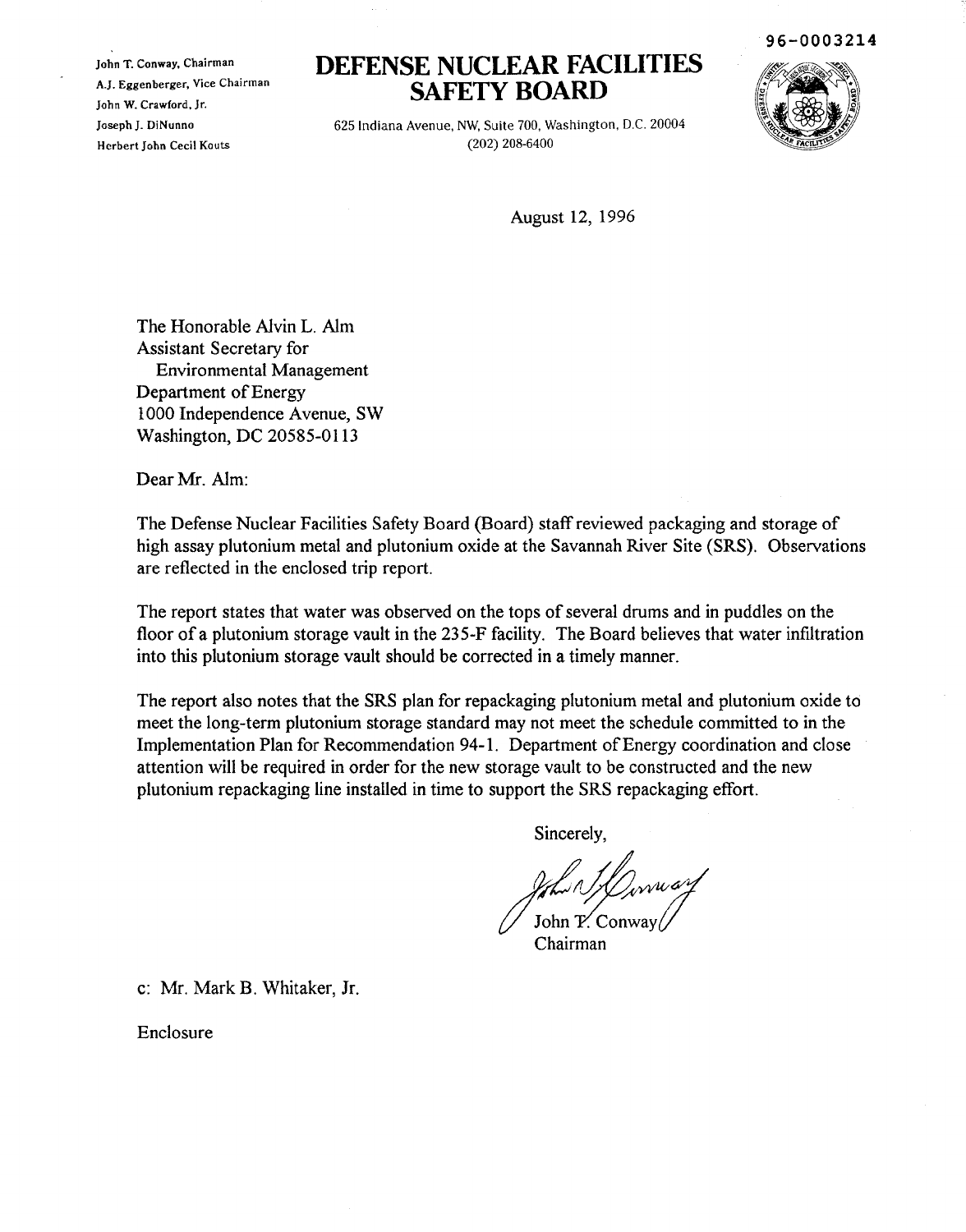## 9 6 / 3 2 1 4

## DEFENSE NUCLEAR FACILITIES SAFETY BOARD

June 28, 1996

| <b>MEMORANDUM FOR:</b> | G. W. Cunningham, Technical Director                                                                     |
|------------------------|----------------------------------------------------------------------------------------------------------|
| <b>COPIES:</b>         | <b>Board Members</b>                                                                                     |
| <b>FROM:</b>           | Roy Kasdorf                                                                                              |
| <b>SUBJECT:</b>        | Trip Report - Review of Packaging and Storage of Plutonium<br>Metal and Oxide at the Savannah River Site |

- 1. Purpose: During a trip to the Savannah River Site (SRS) from June 12 to June 14, 1996, the Defense Nuclear Facilities Safety Board (Board) staff(R. Kasdorf, R. Tontodonato, and M. Merritt) reviewed packaging and storage of high assay ( $>50\%$ ) plutonium metal and plutonium oxide. This review covered current conditions, status of meeting Board Recommendation 94-1, and future plans for packaging and storage of this material.
- 2. Summary: The Board staff reviewed the existing material and storage conditions of plutonium metal and oxide at the SRS and had the following observations and concerns:
	- a. Storage conditions in FB-Line vault 410 are adequate and the material is adequately stored until the material can be packaged to meet the long-term plutonium storage standard in 2002. The roof in the 204 vault in the 235-F facility has been leaking. Water was observed on the tops of several drums and in puddles on the floor. This condition should not be allowed to persist.
	- b. The schedule for meeting Recommendation 94-1 commitments for repackaging plutonium metal and oxide is extremely tight. Additionally, recent changes in the scope of the design effort for the new facility for repackaging and storage may further impact this already tight schedule.
- 3. Background: SRS currently manages approximately 450 containers of plutonium metal and 550 containers of plutonium oxide. About two metric tons of plutonium are stored at SRS. Additional metal and oxides will be generated as a result of ongoing processing of solutions and residues. This material is located in the F-area (vaults in FB-Line and in the 235-F facility).
- 4. Discussion/Observations: During the review the staff noted the following:
	- a. Material Generated at SRS: SRS believes that the material and packaging configuration for material generated at the site is well known and is in an acceptable storage condition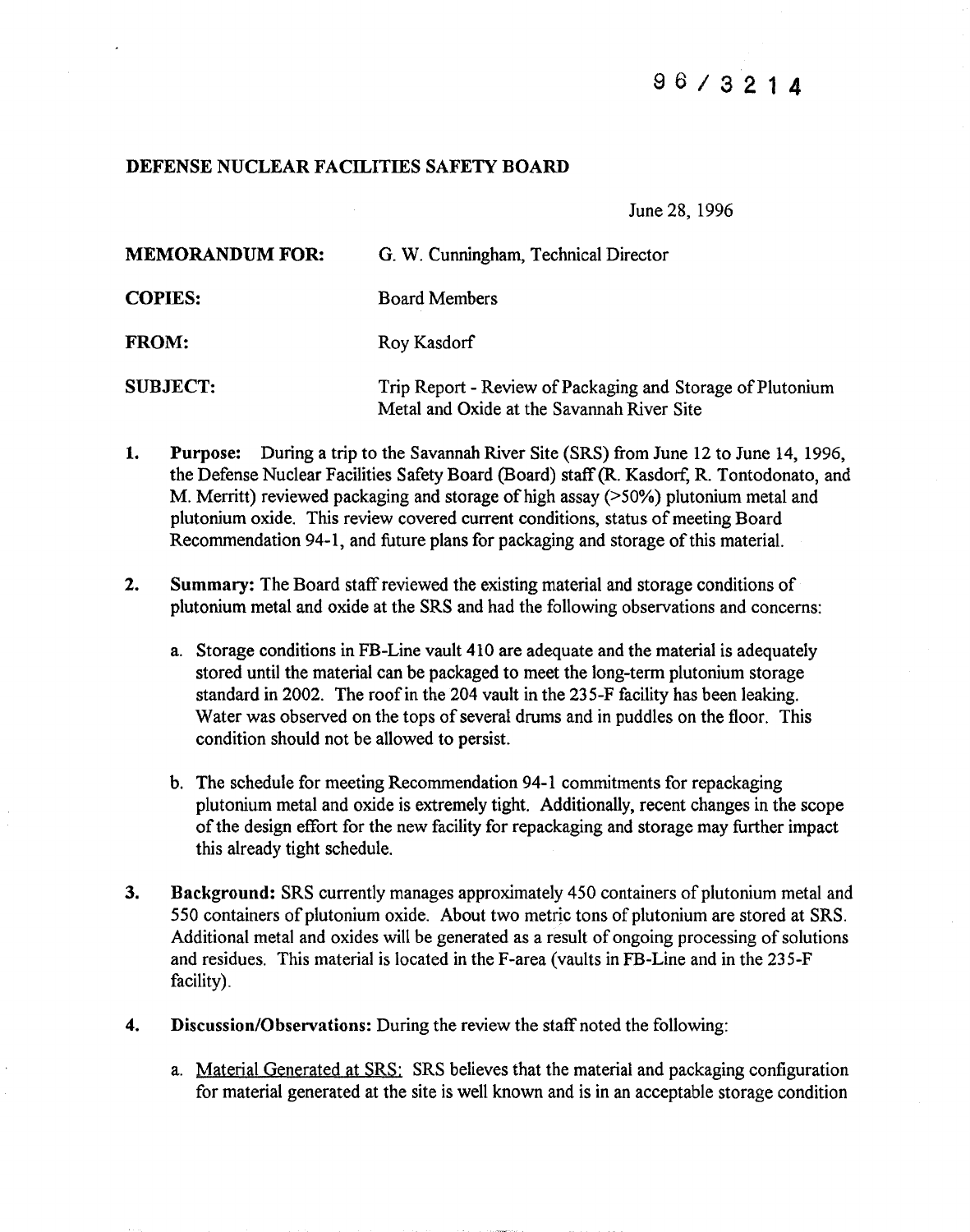pending repackaging to meet the long-term Department of Energy (DOE) storage standard, DOE-STD-3013-94, *Criteria for Safe Storage ofPlutonium Metal and Oxides.*

The typical packaging configuration is a can/plastic bag/can. The inner cans are either slip-lid or food-pack cans. All metal in direct contact with plastic has been repackaged. With the exceptions of several vented cans used for unstable oxide and delta phase plutonium metal, all outer cans are airtight food-pack cans.

As part of safeguards inspections, SRS performs a random sampling of containers for bimonthly confirmatory evaluations. These evaluations include visual inspection, smears for contamination, monitoring for special nuclear material (SNM), and weight measurement. The goal is to inspect each metal item every two years. All containers are visually inspected bimonthly looking for abnormal conditions (e.g., corrosion, swelling, collapsing). When an item shows a weight gain or an abnormal condition, the item is added to the bimonthly inspection for tracking and trending to ensure container integrity is not lost. SRS is currently tracking ten or eleven such items.

SRS has developed a bagless transfer system which will be installed in FB-Line and is expected to be operational by September 1996. SRS will repackage metal items into welded stainless steel containers using this system.

The Board staff believes the conditions and the surveillance program for material generated at SRS are adequate until the material can be packaged to meet the long-term plutonium storage standard.

b. Material Not Generated at SRS: SRS has several hundred packages of Central Scrap Management Office (CSMO) materials which were generated elsewhere. This material is generally not well characterized. The records are poor and often do not provide information on the packaging. This material is stored in FB-Line vault 309 and in 235-F facility vaults. Pits are also stored in vaults in the 235-F facility.

The CSMO materials are still in their original shipping containers and have never been opened at SRS. Some ofthis material has been at SRS since the mid-1970s. As part of safeguards inspections, SRS performs a random sampling of containers for semiannual, confirmatory evaluations. These evaluations include visual inspections to the extent possible, smears of accessible areas of the shipping containers for contamination, and monitoring for SNM. Additional random monthly contamination smears are also made. SRS believes that the shipping container would contain any material even if the inner container loses its integrity. SRS does not currently have the ability to open some of the larger CSMO shipping containers. SRS plans to construct a process line in FB-Line to allow all containers to be opened for characterization of the material.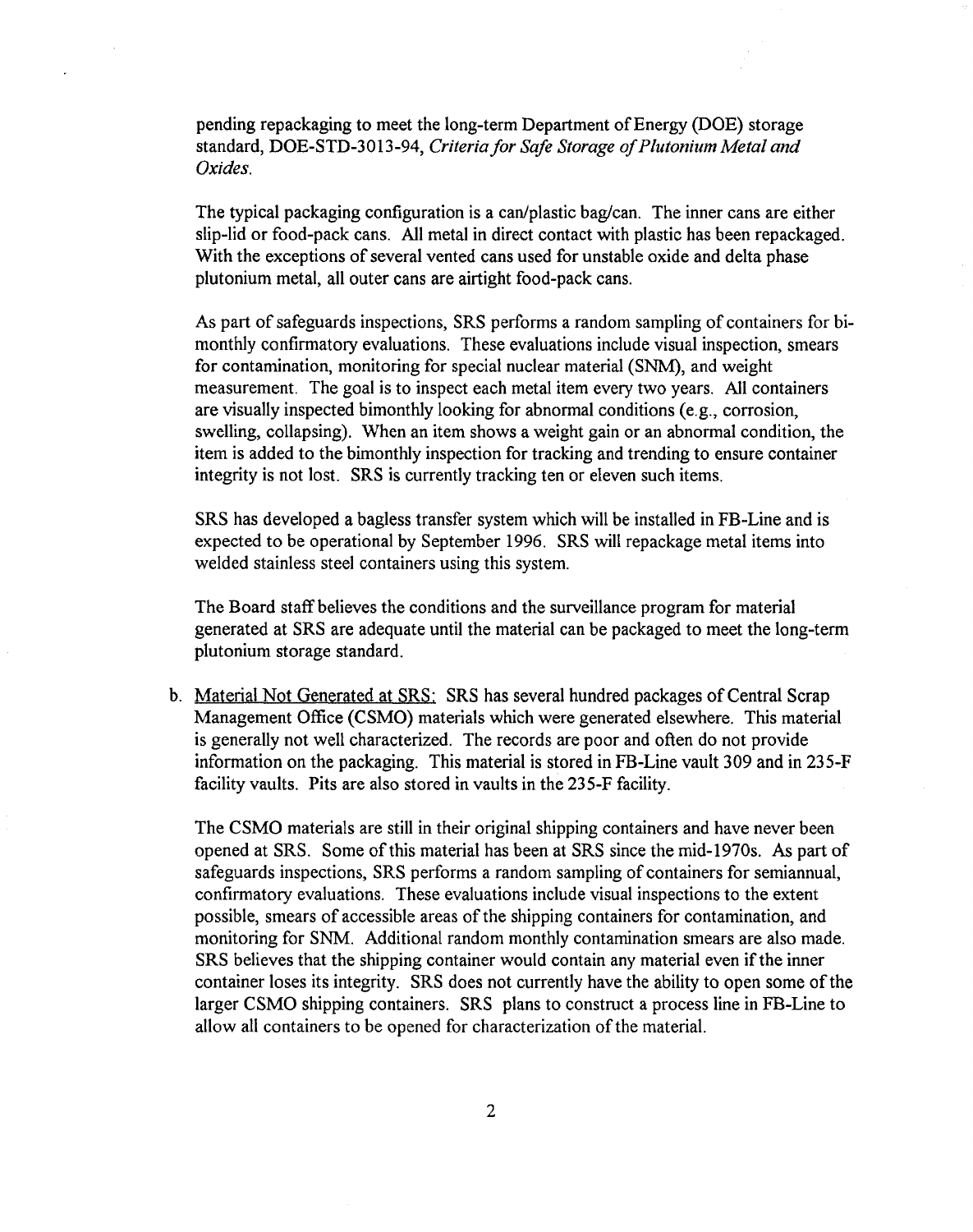SRS intends to characterize the CSMO material using a combination of sampling and radiography. This will determine the type of internal packaging and the general nature of the material. Material would either be processed for long-term storage or sent for dissolution and plutonium recovery in H-area depending on the characterization results. This characterization effort is planned to start in the summer of 1998. Considering the extended time some of these materials have been stored, the poor characterization of the material, and the fact that existing surveillances will not identify problems until all layers of packaging have failed, it is not clear to the Board staffwhy these materials are not given a higher priority at SRS.

In October 1995, Lawrence Livermore National Laboratory conducted a surveillance of several pits and was reportedly satisfied with their condition.

c. Storage Vaults: There are two storage vaults in FB-Line and three vaults in the 235-F facility in use at the SRS. Each of these vaults has engineered safety features:  $(1)$ Halon fire protection, (2) air monitoring, (3) filtered ventilation, (4) criticality monitors, and (5) storage locations. Administrative controls on material handling, personal protective equipment, combustibles (SRS personnel stated that none are allowed but, as noted below, combustibles were in one vault), and nuclear safety controls are also required.

The Board stafftoured the 410 vault in FB-Line and all the vaults in the 235-F facility. During the tour of 204 vault in the 235-F facility, staff noted rust and water on the tops of several drums and several puddles on the floor. Plastic had been draped over several drums in an effort to protect them from water leaking through the roof. SRS personnel stated that the roof had been repaired on several occasions, but the repairs have not been successful. The Board staff does not believe that these conditions should be allowed to persist. Drums could easily be moved from below the leaks until the roofis repaired.

Additionally, the staff noted one drum in the 102 vault which had extensive corrosion on the bottom. The staffis attempting to obtain an engineering evaluation which SRS personnel indicated would normally have been performed for a questionable drum.

d. Future Plans; DOE and SRS believe that the most cost-effective approach for meeting the long-term storage standard is to build a new, highly automated storage facility for processing, packaging, and storage of plutonium metal and oxide. There is a "baseline" conceptual design for this facility. The conceptual design is for 2,000 storage locations but has not been approved by DOE. In fact, at the meeting DOE informed SRS that the scope of the effort was being revised to pursue a parallel design for an additional 5,000 storage location facility which could accommodate material from Rocky Flats (e.g., scrub alloy; sand, slag, and crucible). A pit dehydride process line Advanced Recovery